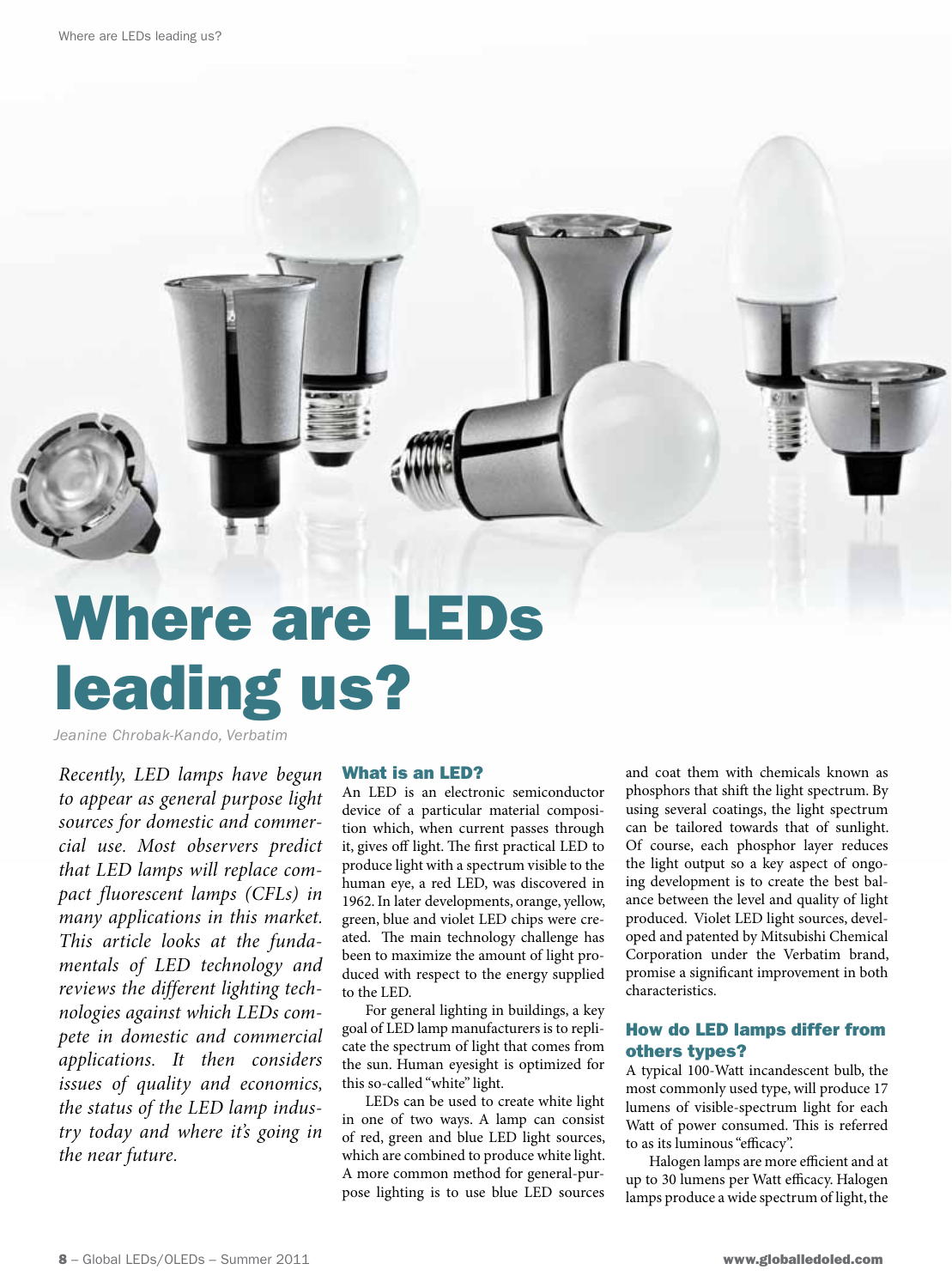wavelength of which is shifted towards the blue end of the spectrum. Such light is said to have a relatively high "colour temperature." Lamps with these spectral characteristics are often called "cool white" because we perceive blue as being a cold colour and red as a warm colour.

Fluorescent lamps are most familiar in offices and industrial premises. Compact fluorescent lamps (CFLs) have been widely promoted as energy-efficient alternatives to incandescent lamps, but with limited success. Luminous efficacy is typically in the range of 60 to 80 lumens per Watt. However, most are not dimmable, create a cold light that does not show colours naturally, and are slow to warm up. Also, they contain mercury, a poisonous metal. Some warm white, dimmable versions are available at higher cost but still suffer from the other disadvantages described.

#### The technical challenges in LED lamp development

The manufacturing challenge has been to produce such LED lamps at a price that consumers are willing to pay.

Materials development is at the heart of LED performance. Today's LED lamps for general lighting nearly all use blue LED chips with yellow phosphors to create an approximation to white light, although the green part of the spectrum tends to be rather subdued.

Of course, the LED lamp is more than just a chip. Each light emitting diode has to be driven by a direct current (DC) but the power supply in buildings is alternating current (AC) at a much higher voltage than that required by the LED chips. A power conversion and control circuit manages the transition. Most LED lamps for general lighting are designed to operate from 110V-115V AC or 220V-240V AC. However, some are designed to replace other 12V directional lamps and operate from 12V DC. The LED chips are built onto a module containing the electronics and a clear glass or plastic cover protects the assembly, distributes the light evenly and minimizes glare. With directional lighting, the cover includes a lens to focus the beam and reflectors behind the light source to direct it. There is a requirement to dissipate waste heat effectively, so some kind of heatsink needs to be built into the lamp. Finally, there must be a means of connecting the lamp to the electricity supply. This is via electrical contacts on its base. To meet the demands of the large retro-fit market, LED lamp makers use bases that fit industrystandard sockets.

| <b>Comparison based on</b><br>35,000 hours lamp use      | <b>Incandescent</b><br>lamp classic A<br>40 W | <b>LED lamp</b><br>classic A<br><b>10W</b> |
|----------------------------------------------------------|-----------------------------------------------|--------------------------------------------|
| Average life of bulb                                     | 1,000 hrs                                     | 35,000 hrs                                 |
| Power consumption                                        | 1.400 kWh                                     | 350 kWh                                    |
| Cost of power consumption $(0.17 \text{ E/kWh})^1$       | 238.00 €                                      | 59.50 €                                    |
| Purchase $cost2$                                         | 70.00 € (2 €/<br>piece)                       | 30.00 €                                    |
| Maintenance cost (2 $\epsilon$ /piece)                   | 70.00 €                                       | $2.00 \notin$                              |
| $CO2$ emissions <sup>2</sup>                             | 700 kg                                        | 175 kg                                     |
| Total cost (based on 35,000 hours lamp use) <sup>4</sup> | 378.00 €                                      | 91.50 $\epsilon$                           |

<sup>1</sup> European average electricity cost 0.17 € / kWh

<sup>2</sup> Purchase price based on current retail price and may vary according to country and market development

<sup>3</sup> CO<sub>2</sub> emissions (kg) @ 0.5 kg CO<sub>2</sub>/kWh <br><sup>4</sup> Calculation based on today's values

*Table 1. Ecological and economic advantages of LED lamps over incandescent lamps.*

The voltage conversion and control electronics, usually described as LED driver circuits, are the weakest link in most LED lamps. The design of the LED driver is also a critical factor in determining the overall efficiency of the lamp. Drivers themselves are typically between 80% and 90% efficient when operating at full load i.e. the LED is working at full brightness.

#### Why LED lamps are now growing in popularity

Consumers' experience of compact fluorescent lamps (CFLs) has often been poor, resulting in slow take-up of the technology. In the meantime, LED lamps have become brighter with up to 50 lumens per Watt efficacy. They deliver a more pleasing quality of light, are mechanically rugged and are now available in a variety of fittings, which makes it easy to substitute them for conventional incandescent lamps. Furthermore, the latest LED lamps are dimmable and lamps with tunable colour output, including the ability to vary the warmth of white light, are already available in Japan. Most important of all, the economic argument is now compelling. Although high quality LED lamps still cost significantly more than incandescent lamps, with a life expectancy of 30,000 hours or more and energy savings in the order of 75% to 80% due to their higher efficacy, they do pay back the initial investment within an acceptable period. However, the economic argument only holds true if the life expectancy is met. If you have to replace the lamp after 15,000 hours of operation, your lighting cost is increased significantly over a given period.



*Figure 1. LED lamp construction: terminals, heatsink, housing, lens, control electronics, LED module*

#### How to determine quality and reliability

As we've discussed, the major factors that determine LED lamp quality and reliability are not obvious when examining the exterior of the lamp. The quality of the diodes themselves, the design of the drivers and the quality of components used in these circuits, and the effectiveness of lamp housings in dissipating heat effectively are the main determinants of reliability. However, it is generally true that those products where attention to detail is apparent in their physical design are likely to have had similar attention to detail applied to their electronic design, so there is some value in careful visual inspection. If

**Continued on page 11**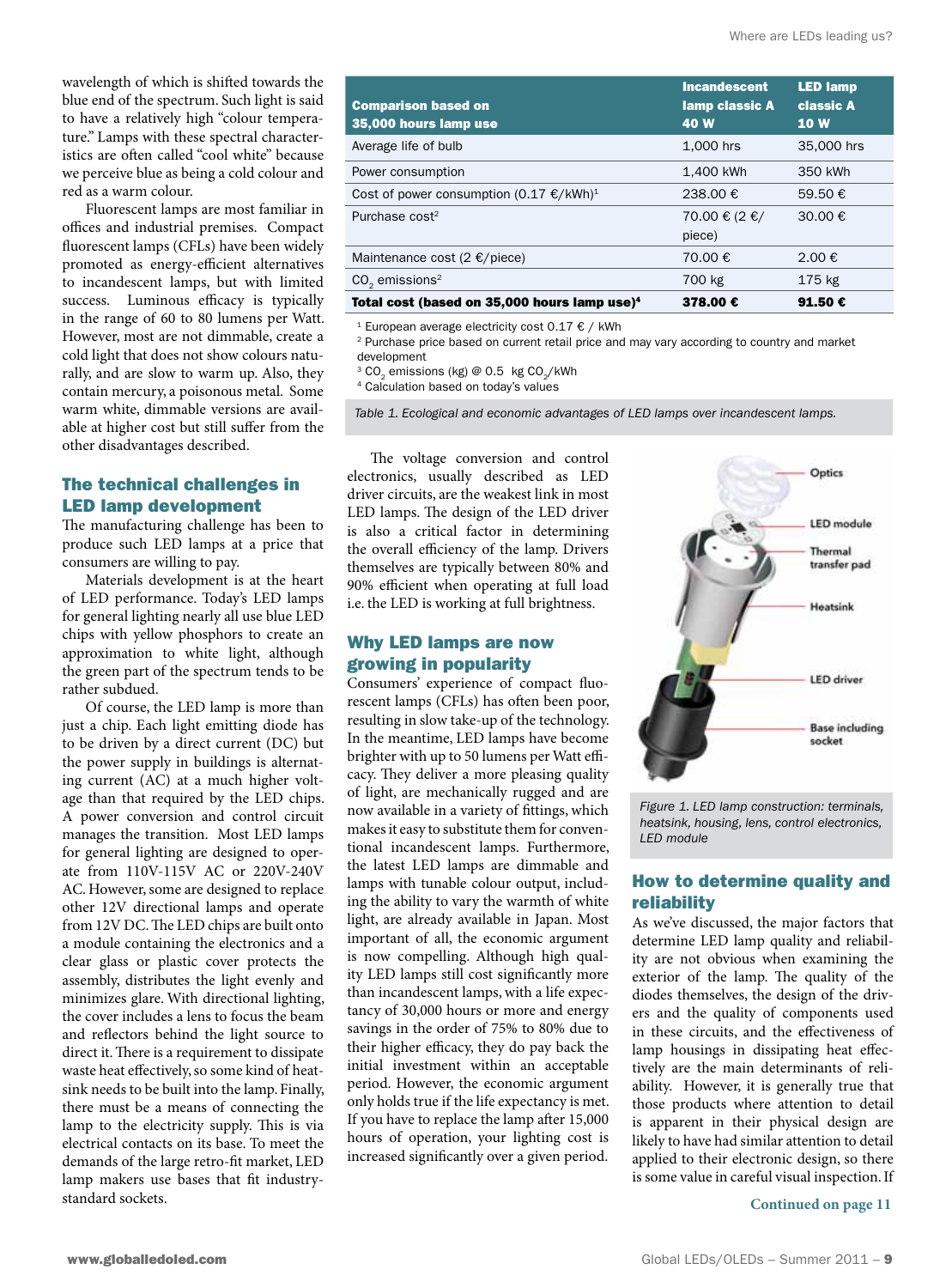# *High-brightness LEDs:* a rising tide lifts many boats

*Lisa Bergson, Tiger Optics LLC*

If you're engaged in any aspect of the high-brightness light-emitting diode (HB-LED) business, you could set the table for friends and family with your good f you're engaged in any aspect of the high-brightness light-emitting diode (HB-LED) business, you could set the fortune. Worldwide HB-LED revenues jumped to US\$10.8 billion in 2010, up 93 percent from \$5.6 billion in 2009, according to the latest report from Strategies Unlimited, the oft-cited California market research firm. The 2010 results exceeded, by 32 percent, the firm's year-earlier forecast of US\$8.2 billion.

The rising tide of HB LEDs is lifting a *flotilla* of boats. Here's a story that could hearten anyone who was submerged in the Great Recession, yet it seems that the general public may be unaware of the ramifications of this surging LED industry. Knowing that I was a business journalist in an earlier career, a colleague has urged me to share my observations from the public record and as chief executive of a company that supplies the LED industry at multiple points.

Sales rose 177 percent last year at Tiger Optics LLC, the high-tech company I head in Warrington, Pennsylvania. We sell laser-based trace gas analyzers to HB-LED makers and tool manufacturers, as well as to the gas companies that supply ammonia, the favored source of nitrogen for the production of gallium nitride (GaN) compound semiconductor wafers, a key component of HB LEDs.

There is ample evidence that many companies—private and public—are prospering from their stakes in the HB-LED business. Albeo Technologies Inc., an LEDlighting products company in Boulder, Colorado, said (in August, 2010) that it has expanded twice in two years while averaging annual revenue growth of more than 110 percent for three years. Californiabased Bridgelux Inc., a pioneer in LED solid-state lighting, recorded US\$30 million in 2010 revenues and expects to triple that amount in 2011, the *New York Times*



recently reported.

At Veeco Instruments Inc., revenues from LED and solar process equipment in 2010 nearly quadrupled the \$205 million reported in 2009. Veeco is a leading producer of the metal-organic chemical vapor deposition (MOCVD) systems used to manufacture HB LEDs.

Strategies Unlimited credits much of the industry's growth in 2010 to the escalating demand for HB LEDs to "backlight" the liquid crystal display (LCD) units of TV screens and computer monitors. Such demand will likely flatten out in 2013, with solid-state lighting becoming the "key market driver" in 2014 due to global demand for energy efficiency and the phase-out of incandescent bulbs, the market research firm predicted in a report presented at the Strategies In Light conference in Santa Clara, California, on February 23rd.

Meanwhile, a number of gas companies are prospering from the sale of ammonia for HB LED applications. At Tiger Optics, we also note some stellar performers among:

#### The MOCVD system suppliers

Two companies, **Aixtron SE** and **Veeco Instruments**, dominate the market for producing the MOCVD equipment used to create HB LEDs. An HB-LED fabrication plant typically allocates more than 50 percent of its capital expenditures to acquire MOCVD systems, according to Veeco. By the close of 2010, the global MOCVD market was expected to reach US\$1.5 billion in sales, more than trebling the estimated 2009 market value of US\$464 million, according to Aixtron, which cites market research by Gartner Dataquest. Aixtron notes that it also competes with a number of Asian manufacturers, including **Taiyo Nippon Sanso Corp**. Aixtron said it expects that equipment companies from "adjacent" industries will attempt to develop their own MOCVD tools and identified Applied Materials, Inc. as an aspiring competitor.

• **Aixtron SE**, based in Herzongenrath, Germany. reported revenues of EUR 783.8 million for the year ended December 31, 2010, up 159 percent from the same